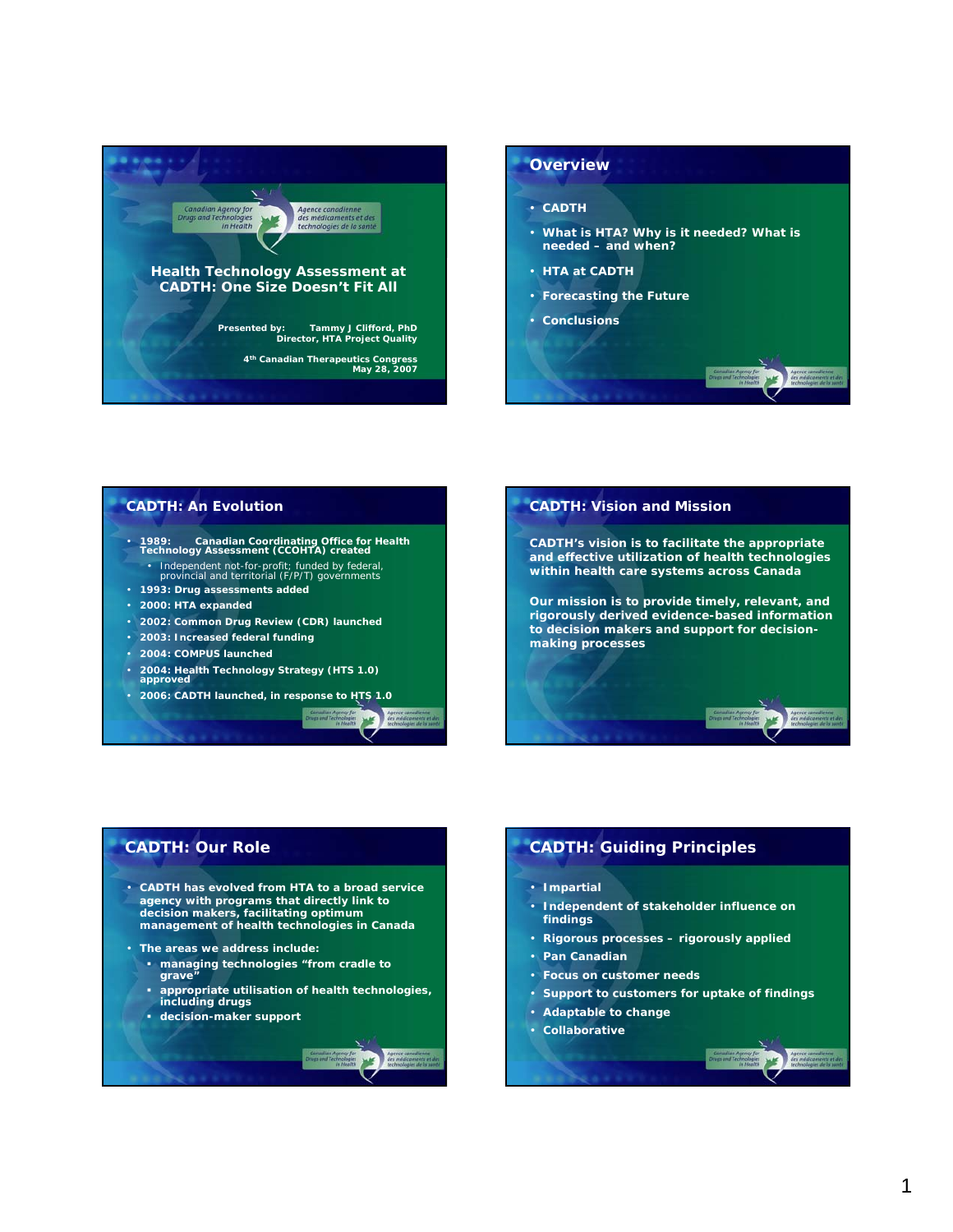### **CADTH: Our Customers**

- **Government policy makers**
- **Drug plan managers**
- **Regional health authorities**
- **Hospitals**
- **Health professionals**



### **Why is HTA Needed?**

## **Managing Technologies – Cradle to Grave**

- **Issues:** 
	- **Deciding which technologies to adopt and use to maximize health outcomes within constrained budgets**
	- **Deciding how and when to discontinue use of technologies**

#### **Challenges:**

- **Rate and complexity of technological innovation**
- **Costs associated with technologies**
- **Methodology**
- **Comprehensiveness of studies**
- **Evidence and data**







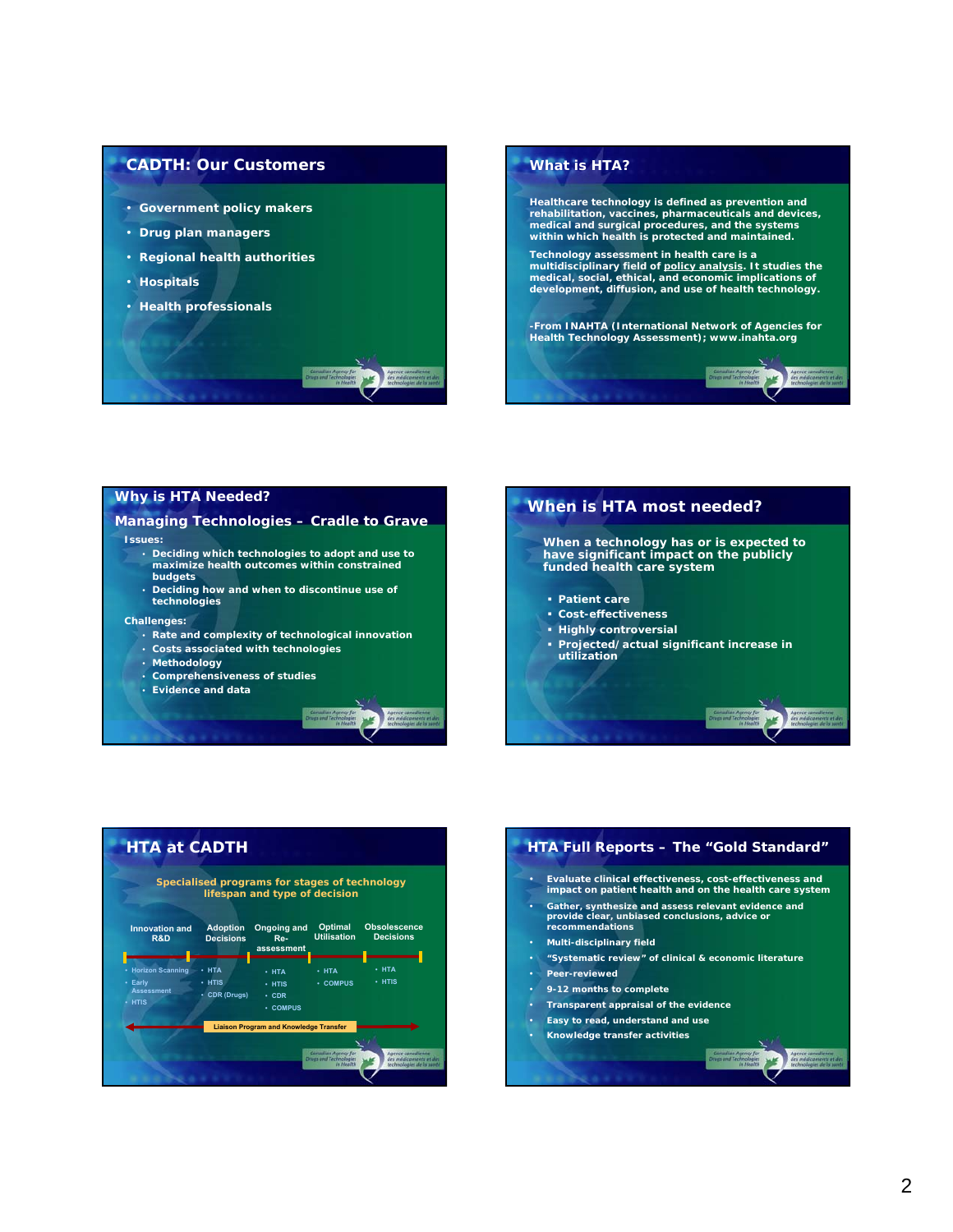



### **Horizon Scanning**

- **Helps decision makers anticipate, plan, and manage the introduction and diffusion of new technologies**
- **Products help inform health care decisions:** 
	- **Support the review of new drugs and formulary decisions by hospital and health region Pharmacy and Therapeutics Committees**
	- **Provide information to brief Assistant Deputy Ministers**
	- **Support positions taken by Health regions to offer or not to offer specific types of surgery**

#### **Health Technology Inquiry Service (HTIS)**

- **Launched February 2005**
- **Provides Canadian health care decision makers with quick access to health technology assessment information, based on best available evidence**
- **Services provided at no charge**
- **Who is using the HTIS service?**
- **restricted to governments or institutions supported by government**
- **HTIS information supports policy or coverage decisions**

### **Health Technology Inquiry Service (HTIS)**

#### • **Four different products, depending on needs and urgency**

- In as little as 24 hours for a list of relevant reports (with abstracts)
- ~ 3 weeks for critical appraisal (clinical & economic)
- ~6 weeks for peer-reviewed appraisal (clinical & economic)
- ~16 weeks for a "rapid review"
- Excludes primary economic modeling
- **Demand increasing:**
	- 2005-6: 150 responses
	- 2006-7: 263 responses
	- 2007-8: 350-400 responses anticipated
- **Nature of requests:**
	- Ratio 3:1, non-drug to drug topics
	- Increased demand for appraisals & peer-reviewed appraisals

#### **♦ ♦** 冰

**MAF** 

### **HTA Then and Now: Summary**

### **THEN**

- **HTA academic endeavour not well linked to decision makers**
- **Quantitative evidence only**  • **Only full assessments**
- **Limited resources limited**
- **impact** • **Conclusions only**
- 
- **Relied on passive uptake by users**
- 
- 
- **Uptake of findings poor Decision makers saw role for HTA in decision making Gap existed between the information needs of policy makers and what HTA reports provided**

#### **NOW**

• **Evidence based but with qualitative aspects incorporated; e.g. societal values, impact, etc.**

**WANT** 

- **Directly linked to decision makers**
- **Real needs of policy and decision makers are addressed** • **Range of report types**
- **Expanded resources worldwide**
- **Recommendations and advice**
- **Expanded dissemination and knowledge transfer**
- **Effective knowledge exchange activities** • **Policy maker – HTA gap bridged**

# 冰

**♦**